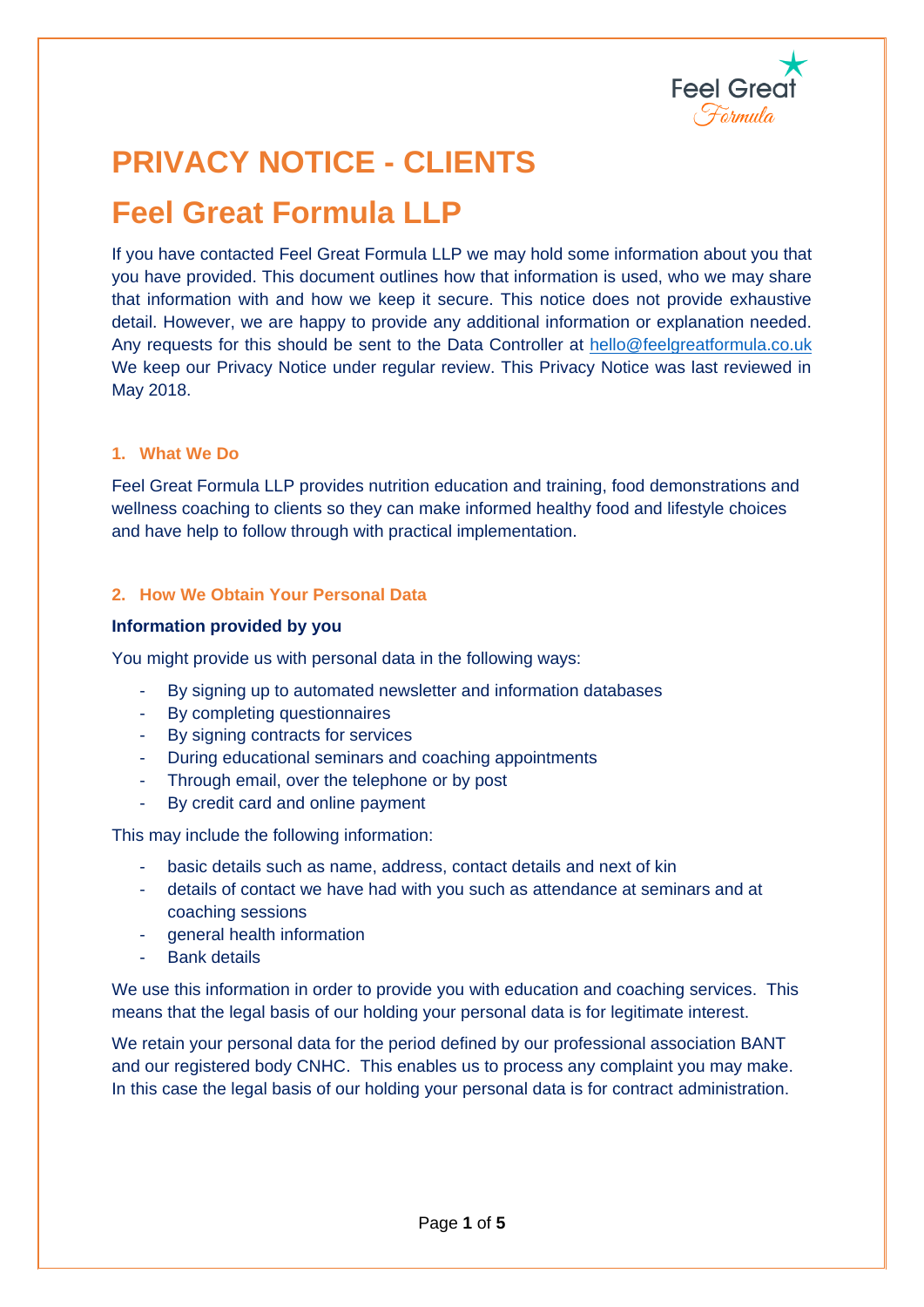

### **3. How we use your personal data**

We act as a data controller for use of your personal data. We act as a data controller and processor in regard to the processing of credit card and online payments.

We undertake at all times to protect your personal data in a manner which is consistent with our duty of professional confidence and the requirements of the General Data Protection Regulation (GDPR) concerning data protection. We will also take reasonable security measures to protect your personal data storage.

We may use your personal data where there is an overriding public interest in using the information e.g. in order to safeguard an individual, or to prevent a serious crime. Also where there is a legal requirement such as a formal court order. We may use your data for marketing purposes such as newsletters but this would be subject to you giving us your express consent.

## **4. Do you share my information with other organisations?**

We will keep information about you confidential. We will only disclose your information with other third parties with your express consent with the exception of the following categories of third parties:

- Our registrant body CNHC and our professional association, BANT, for the processing of a complaint made by you
- Any contractors and advisors that provide a service to us or act as our agents on the understanding that they keep the information confidential
- Anyone to whom we may transfer our rights and duties under any agreement we have with you
- Any legal or crime prevention agencies and/or to satisfy any regulatory request (eg,BANT if we have a duty to do so or if the law allows us to do so

We may share your case history in our marketing materials only in so far as you give us express consent. You may withdraw consent at any time.

### **5. What are your rights?**

Every individual has the right to see, amend, delete or have a copy, of data held that can identify you, with some exceptions. You do not need to give a reason to see your data.

If you want to access your data you must make a subject access request in writing to the Data Controller at [hello@feelgreatformaula.co.uk](mailto:hello@feelgreatformaula.co.uk) Under special circumstances, some information may be withheld. We shall respond within 20 working days from the point of receiving the request and all necessary information from you. Our response will include the details of the personal data we hold on you including:

- Sources from which we acquired the information
- The purposes of processing the information
- Persons or entities with whom we are sharing the information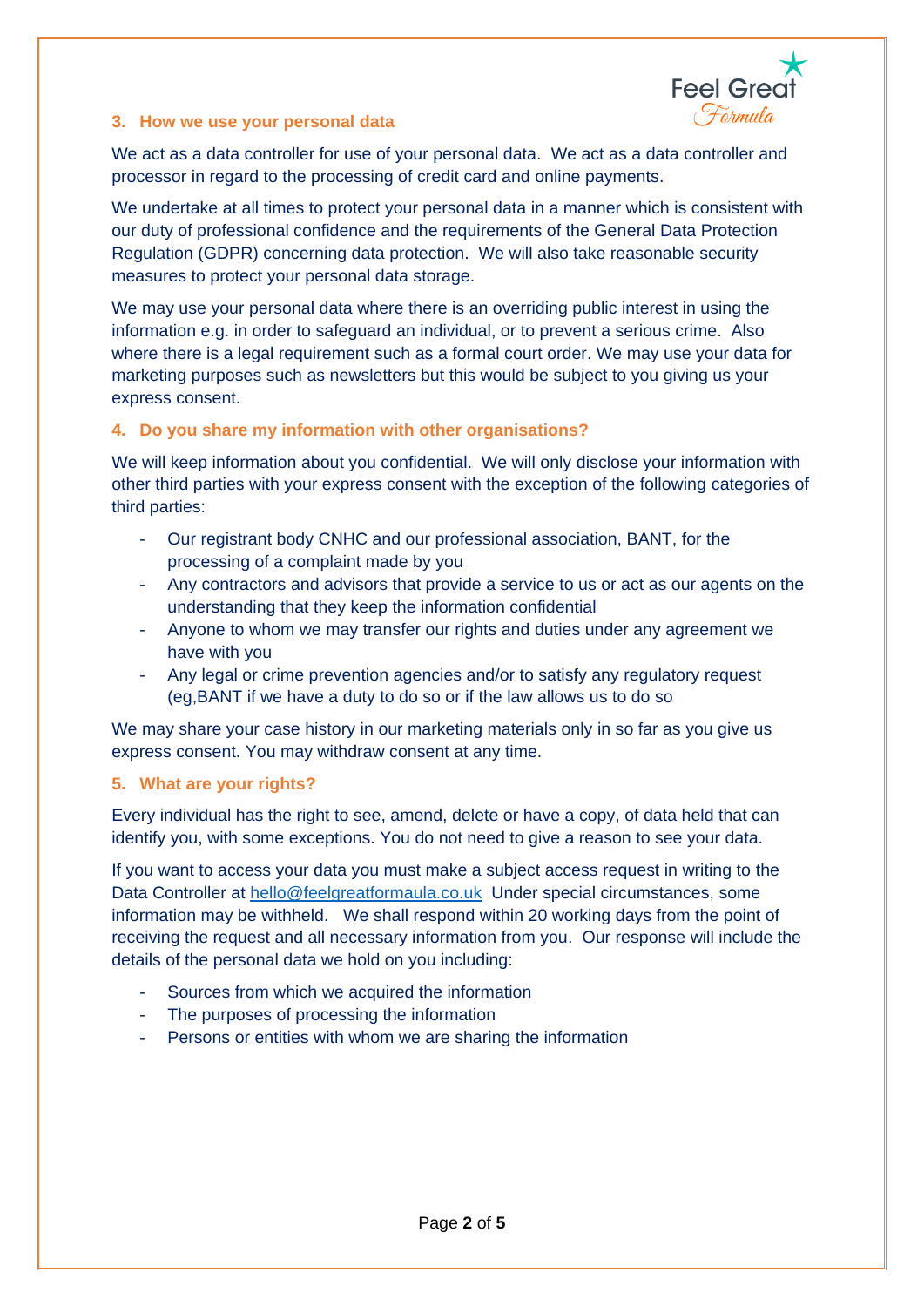

You have the right, subject to exemptions, to ask to:

- Have your information deleted
- Have your information corrected or updated where it is no longer accurate
- Ask us to stop processing information about you where we are not required to do so by law or in accordance with the BANT and CNHC guidelines.
- Receive a copy of your personal data, which you have provided to us, in a structured, commonly used and machine readable format and have the right to transmit that data to another controller, without hindrance from us.
- Object at any time to the processing of personal data concerning you

We do not carry out any automated processing, which may lead to automated decision based on your personal data.

If you would like to invoke any of the above rights then please write to the Data Controller at Feel Great Formula LLP or email hello@feelgreatformula.co.uk

## **6. What safeguards are in place to ensure data that identifies me is secure?**

We only use information that may identify you, in accordance with GDPR. This requires us to process personal data only if there is a legitimate basis for doing so and that any processing must be fair and lawful.

Within the health sector, we also have to follow the common law duty of confidence, which means that where identifiable information about you has been given in confidence, it should be treated as confidential and only shared for the purpose of providing direct healthcare. We will protect your information, inform you of how your information will be used, and allow you to decide if and how your information can be shared.

We also ensure the information we hold is kept in secure locations, restrict access to information to authorised personnel only, protect personal and confidential information held on equipment such as laptops with encryption (which masks data so that unauthorised users cannot see or make sense of it). We ensure external data processors that support us are legally and contractually bound to operate and prove security arrangements are in place where data that could or does identify a person are processed.

## **7. How long do you hold confidential information for?**

All records held by Feel Great Formula LLP will be kept for the duration specified by guidance from our professional association BANT and registered body CNHC.

### **8. Website technical details**

a. Forms

We do use electronic forms on our website making use of an available 'forms module' which has a number of built-in features to help ensure privacy. We also aim to use secure forms where appropriate.

In compliance with EU legislation, here is the system of classifying the different types of cookies which we use on the Website, or which may be used by third parties through our websites. The classification was developed by the International Chamber of Commerce UK and explains more about which cookies we use, why we use them, and the functionality you will lose if you decide you don't want to have them on your device.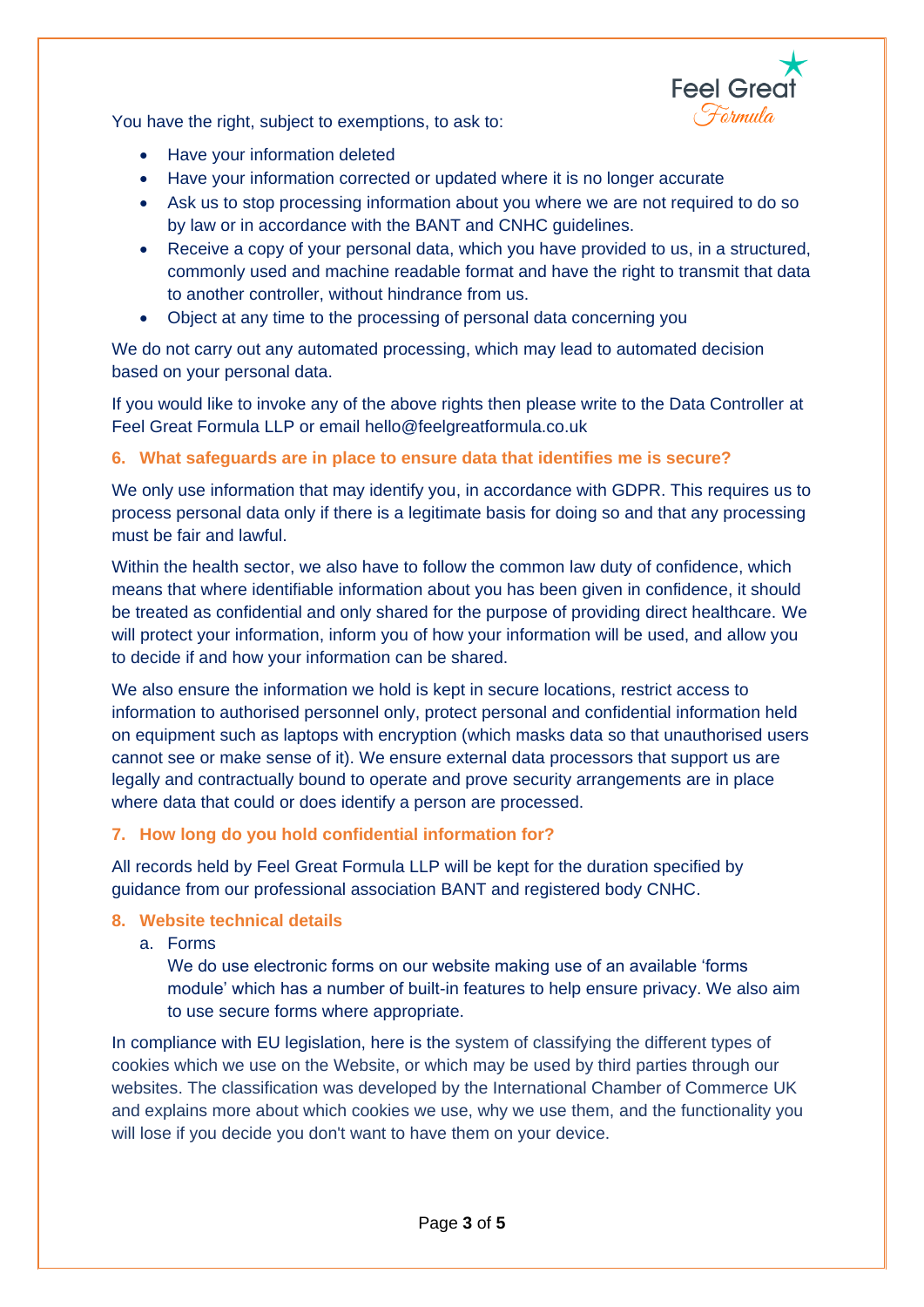

What is a cookie?

Cookies are text files containing small amounts of information which are downloaded to your personal computer, mobile or other device when you visit a website. Cookies are then sent back to the originating website on each subsequent visit, or to another website that recognises that cookie. Cookies are useful because they allow a website to recognise a user's device.

How long are cookies stored for?

Persistent cookies - these cookies remain on a user's device for the period of time specified in the cookie. They are activated each time that the user visits the website that created that particular cookie.

Session cookies - these cookies allow website operators to link the actions of a user during a browser session. A browser session starts when a user opens the browser window and finishes when they close the browser window. Session cookies are created temporarily. Once you close the browser, all session cookies are deleted.

Cookies do lots of different jobs, like letting you navigate between pages efficiently, remembering your preferences, and generally improve the user experience.

You can find more information about cookies at [www.allaboutcookies.org](http://www.allaboutcookies.org/) and [www.youronlinechoices.eu.](http://www.youronlinechoices.eu/)

Cookies used on the Website

**Strictly necessary cookies.** These are cookies that are required for the operation of our website. They include, for example, cookies that enable you to log into secure areas of our website, use a shopping cart or make use of e-billing services.

**Analytical/performance cookies.** They allow us to recognise and count the number of visitors and to see how visitors move around our website when they are using it. This helps us to improve the way our website works, for example, by ensuring that users are finding what they are looking for easily.

**Functionality cookies.** These are used to recognise you when you return to our website. This enables us to personalise our content for you, greet you by name and remember your preferences (for example, your choice of language or region).

**Targeting cookies.** These cookies record your visit to our website, the pages you have visited and the links you have followed. We will use this information to make our website and the advertising displayed on it more relevant to your interests. We may also share this information with third parties for this purpose.

#### **Third party cookies**

These cookies allow third parties to track the success of their application or customise the application for you. Because of how cookies work we cannot access these cookies, nor can the third parties access the data in cookies used on our site.